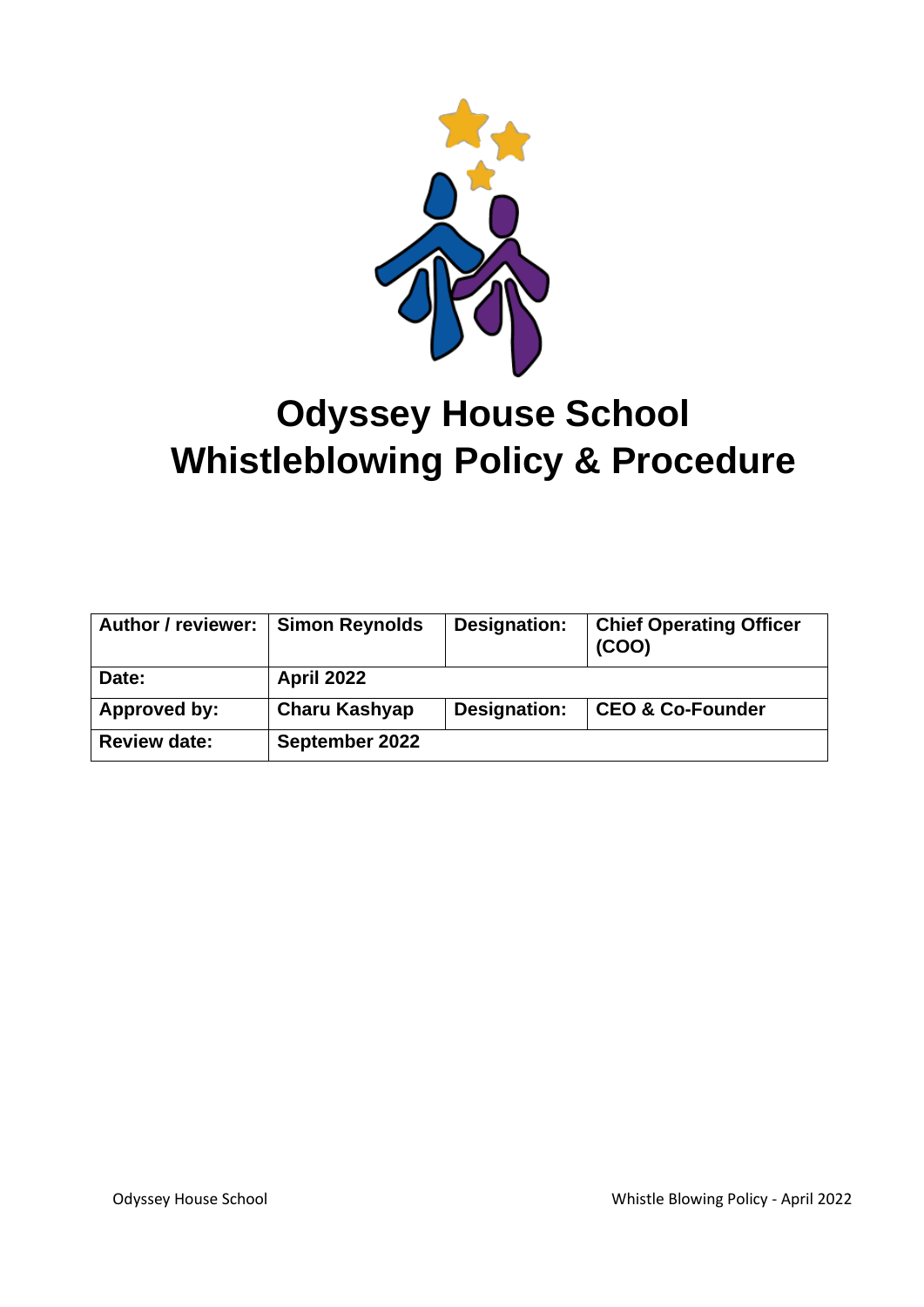# **Introduction**

Our school expects to run all aspects of school business and activity with full regard for high standards of conduct and integrity. It also expects all staff to maintain high standards in accordance with all of the School's policies and procedures. In the event that members of staff, parents or the school community at large become aware of activities which give cause for concern, the school has established the following Whistleblowing Policy which acts as a framework to allow concerns to be raised confidentially and provides for a thorough and appropriate investigation of the matter, so as to bring it to a satisfactory conclusion.

A culture of open communication and accountability is encouraged to help prevent such situations involving criminal, illegal or inappropriate activities occurring, and to address them when they do occur.

This procedure is an addition to normal line management procedures. Staff should always first consider using normal line management communication for raising concerns. This procedure is only for the purpose of raising concerns about wrongdoing and is not a substitute or alternative for existing procedures such as Grievance and Disciplinary Procedures for staff or the School's Complaints Procedure.

This procedure should only be used when all other existing procedures are felt to be inappropriate or when a member of staff, for whatever reason, feels inhibited in going through the normal line management communication. The existence of this procedure does not prevent staff from raising concerns through their trade union if they so wish. The procedure is therefore not a route through which employees can raise concerns about their perception of mismanagement or weak management, rather than malpractice.

# **Aims of** the **Policy**

- To encourage staff to report suspected wrongdoing as soon as possible, in the knowledge that their concerns will be taken seriously and investigated as appropriate, and that their confidentiality will be respected;
- To provide staff with guidance as to how to raise those concerns;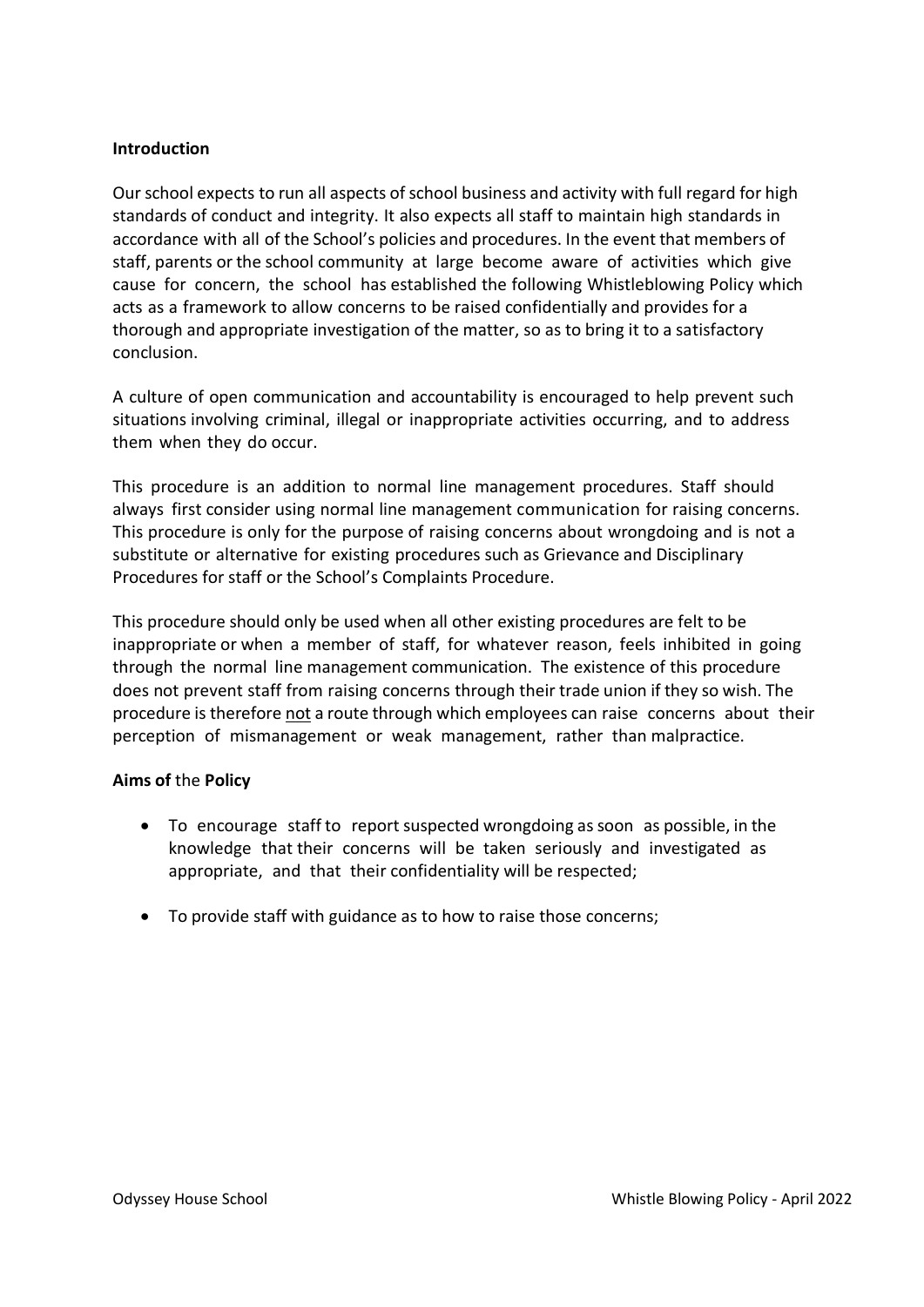• To reassure staff that they should be able to raise genuine concerns in good faith without fear of reprisals, even if they turn out to be a mistaken.

This policy takes account of the Whistleblowing Arrangements Code of Practice issued by the British Standards Institute and Public Concern at Work.

This policy is provided for guidance to all members of staff at the School and the School reserves the right to amend its content at any time.

This Policy reflects the School's current practices and applies to all individuals working at all levels of the organisation, including the Head of Education and members of the Senior Leadership Team, employees, consultants, contractors, trainees, part-time and fixed-term workers, casual and agency staff (collectively referred to as "Staff" in this policy) who are advised to familiarise themselves with its content.

# **What is whistleblowing?**

Whistleblowing is the disclosure of information which relates to suspected wrongdoing or dangers at work. This may include:

- criminal activity;
- child protection and/or safeguarding concerns; \* See note at the end of this policy
- miscarriages of justice;
- danger to health and safety;
- damage to the environment;
- failure to comply with any legal or professional obligation or regulatory requirements;
- financial fraud or mismanagement;
- negligence;
- breach of the school's internal policies and procedures including its Code of Conduct;
- conduct likely to damage the School's reputation;
- unauthorised disclosure of confidential information;
- the deliberate concealment of any of the above matters.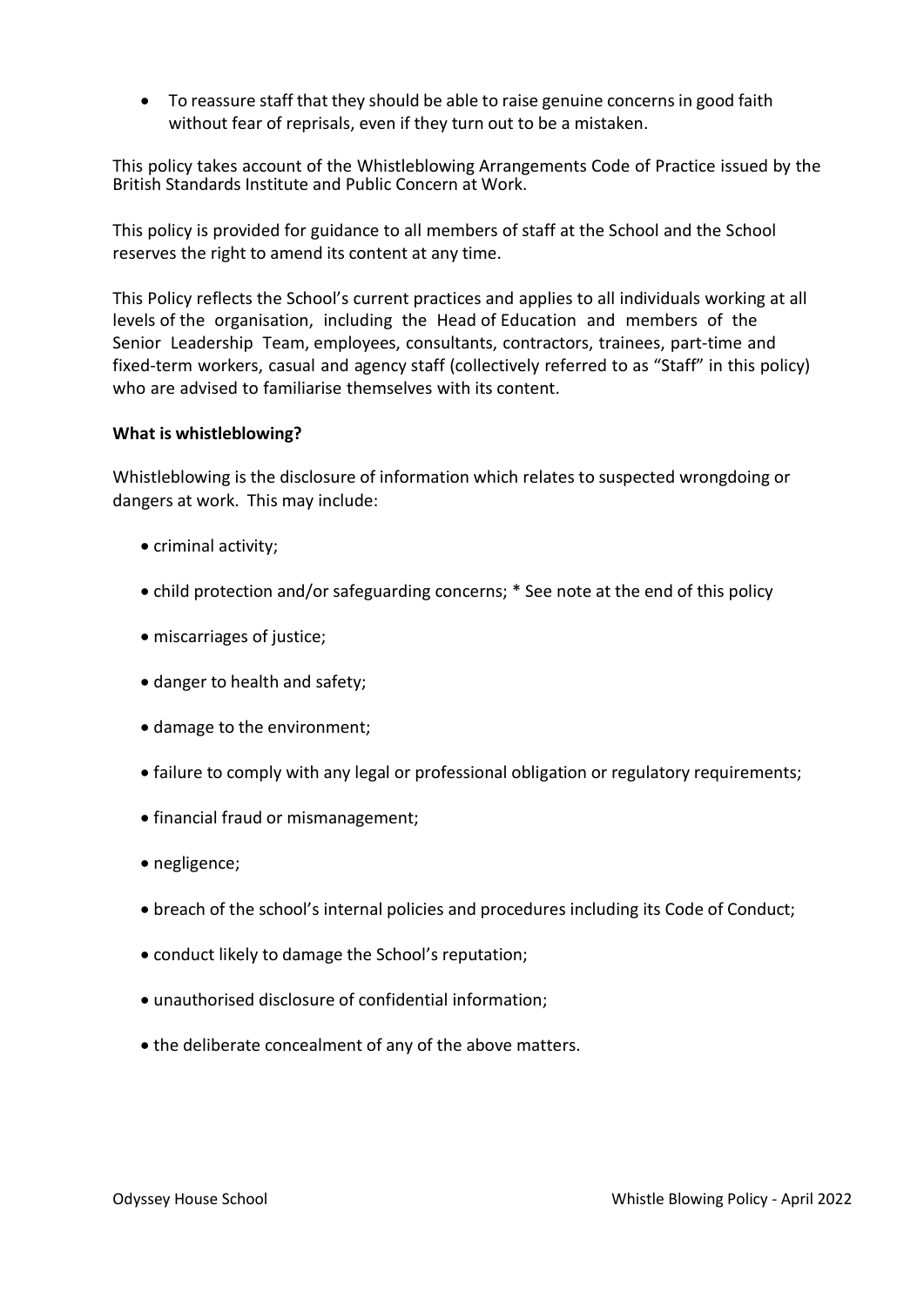# **What is a whistleblower**

A 'whistleblower' is a person who raises a genuine concern in good faith relating to any of the above. The wrongdoing you disclose must be in the public interest. This means it must affect others, e.g. the general public, pupils, other members of staff.

As a whistleblower you are protected by law - you will not be treated unfairly or lose your job because you 'blow the whistle'.

You can raise your concern at any time about an incident that happened in the past, is happening now, or you believe will happen in the near future.

#### **Complaints that count as whistleblowing**

You are protected by law if you report any of the following:

- a criminal offence, e.g .fraud
- someone's health and safety is in danger
- risk or actual damage to the environment
- a miscarriage of justice
- the company is breaking the law, e.g. it does not have the right insurance
- you believe someone is covering up wrongdoing

# **Complaints that do not count as whistleblowing**

Personal grievances (e.g. bullying, harassment, discrimination) are not covered by whistleblowing law, unless your particular case is in the public interest.

Report these under the school's grievance policy. Contact the Advisory, Conciliation and Arbitration Service (ACAS) for help and advice on resolving a workplace dispute.

#### **ACAS helpline**

Telephone: 0300 123 1100 Monday to Friday, 8am to 6pm

If staff are uncertain whether something is within the scope of this policy, they should seek advice from the Head of Education and if the matter is in relation to an alleged wrongdoing by the Head of Education, then staff should seek the advice of the Chief Operating Officer (COO) or the school's Critical Friend.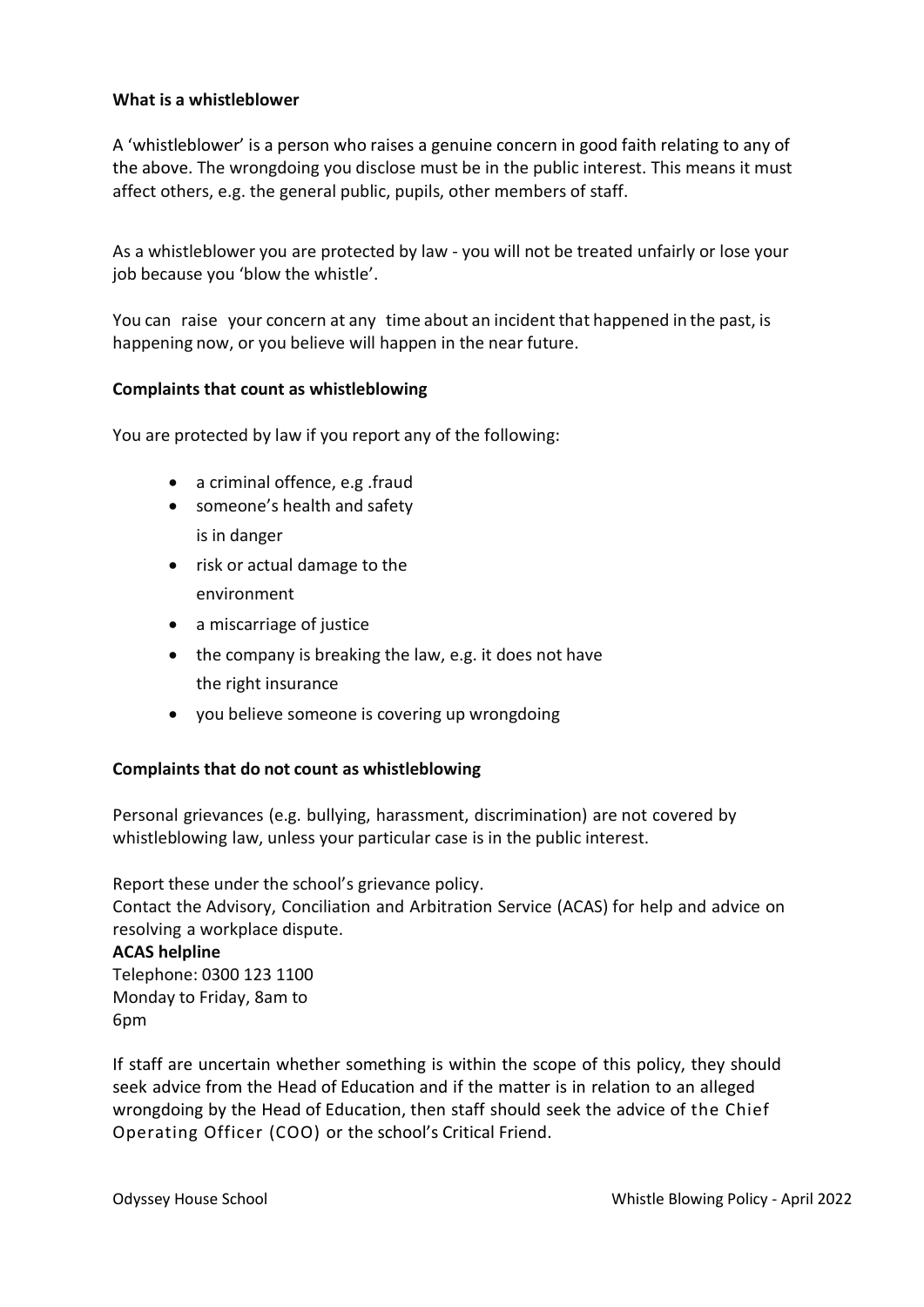## **Raising a whistleblowing concern**

The School hopes that in many cases staff will be able to raise any concerns with their Line Manager, speaking to them in person or putting the matter in writing if they prefer. They may be able to agree a way of resolving a concern quickly and effectively.

However, where the matter is more serious, or you feel that your Line Manager has not addressed your concern, or you prefer not to raise it with them for any reason, you should contact another member of the Senior Management Team or the Head of Education.

Staff may bring a colleague or trade union representative to any meetings under this policy who must respect the confidentiality of the disclosure and any subsequent investigation.

The School will take notes and produce a written summary of the concern raised and provide the 'whistleblower' with a copy as soon as practicable after the meeting. The School will also aim to give the 'whistleblower' an indication of how it proposes to deal with the matter.

#### **Confidentiality**

The School hopes that staff will feel able to voice whistleblowing concerns openly under this policy. However, if a member of staff wants to raise his or her concern confidentially, the School will endeavour to keep their identity secret in so far asit is possible to do so when following this policy and procedure. If it is necessary for anyone investigating that member of staff's concern to know the 'whistleblower's identity, the School will discuss this with the member of staff first.

The School does not encourage staff to make disclosures anonymously. Proper investigation may be more difficult or impossible if the School cannot obtain further information. It is also more difficult to establish whether any allegations are credible and have been made in good faith. 'Whistleblowers who are concerned about possible reprisals if their identity is revealed, should come forward to one of the contacts listed above and appropriate measures can then be taken to preserve confidentiality.

If an individual misuses the policy and procedure e.g. by making malicious or repeated unsubstantiated complaints against colleagues, this could give rise to action under the school's disciplinary procedure.

If you are in any doubt, you can seek advice from Public Concern at Work, the independent whistleblowing charity, which offers a confidential helpline. Their contact details are:

Public Concern at Work (Independent whistle blowing charity)

Helpline: 020 7404 6609 E-mail: whistle@pcaw.co.uk Website: www.pcaw.co.uk

#### **External disclosures**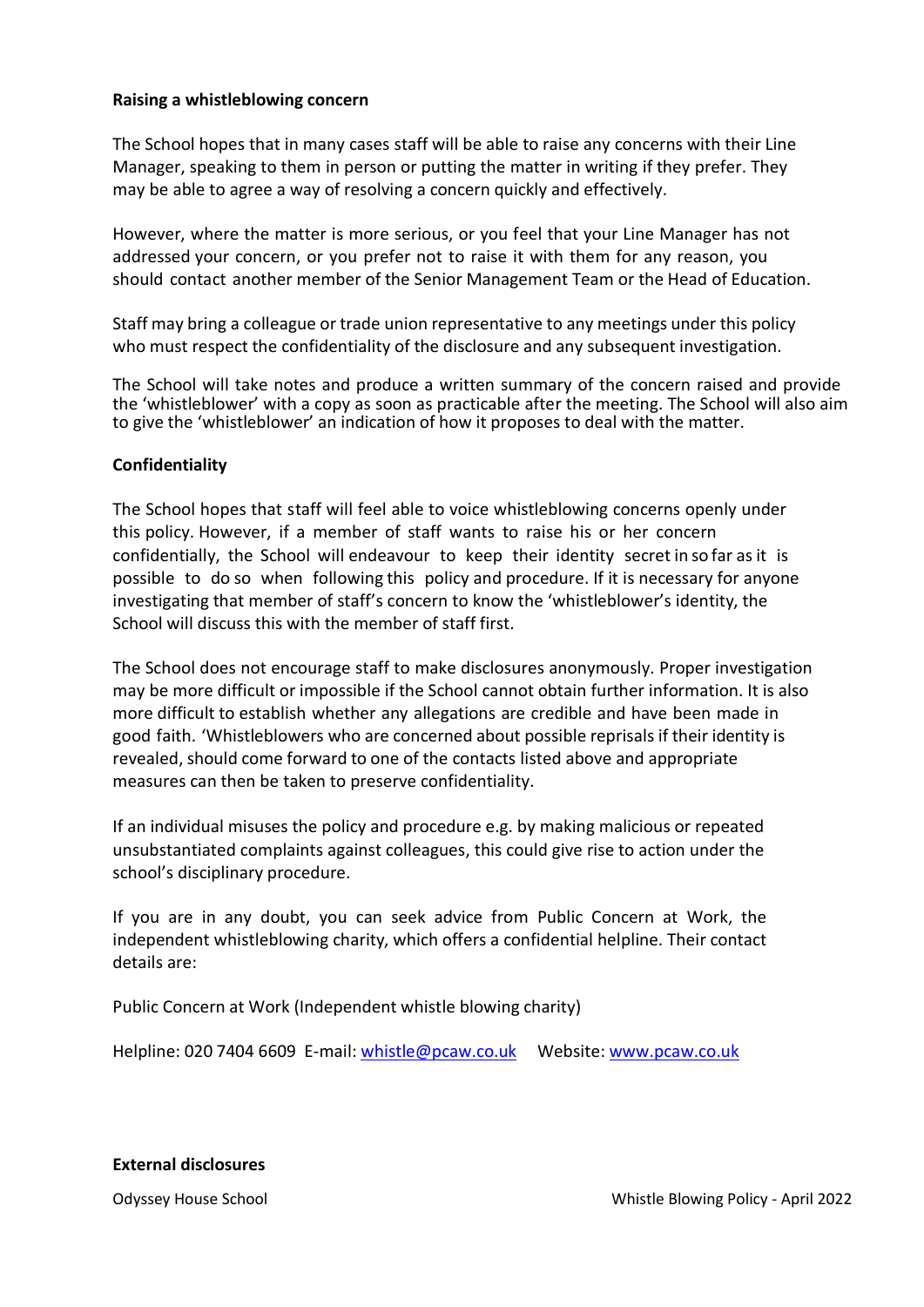The aim of this policy is to provide an internal mechanism for reporting, investigating and remedying any wrongdoing in the workplace. In most cases staff should not find it necessary to alert anyone externally.

The law recognises that in some circumstances it may be appropriate for staff to report their concerns to an external body such as a regulator. It will very rarely if ever be appropriate to alert the media. We strongly encourage you to seek advice before reporting a concern to anyone external. The independent whistleblowing charity, Public Concern at Work, operates a confidential helpline. They also have a list of prescribed regulators for reporting certain types of concern.

Whistleblowing concerns usually relate to the conduct of School Staff, but they may sometimes relate to the actions of a third party, such as a service provider. The law allows staff to raise a concern in good faith with a third party, where the member of staff reasonably believes it relates mainly to their actions or something that is legally their responsibility. However, staff are encouraged to report such concerns internally first. Staff should contact one of the other individuals set out above for guidance.

Normally, you should first raise your concern internally, for example with your line manager. If you prefer not to do this, or you have tried and been dissatisfied with the result,s you can contact ISI (the independent schools Inspectorate) via their website using this link :- [ISI Concerns about a School :: Independent Schools Inspectorate](https://www.isi.net/safeguarding/concerns)

# **Investigation and outcome**

Once a member of staff has raised a concern, the School will carry out an initial assessment to determine the scope of any investigation. The School will inform the 'whistleblower' of the outcome of its assessment. The member of staff raising the concern may be required to attend additional meetings in order to provide further information.

In most cases a panel of three senior staff (or the Proprietor and/or the Critical Friend if the issue concerns the Head of education or Chief Operating Officer) will investigate any issue. In rare cases, the School may appoint an investigator or a team of investigators including staff with relevant experience of investigations or specialist knowledge of the subject matter. The investigator(s) may make recommendations for change to enable the School to minimise the risk of future wrongdoing.

The School will aim to keep the member of staff informed of the progress of the investigation and its likely timescale. However, sometimes the need for confidentiality may prevent the School from giving specific details of the investigation or any disciplinary action taken as a result. The member of staff is required to treat any information about the investigation as strictly confidential.

If the School concludes that a 'whistleblower' has made false allegations maliciously, in bad faith or with a view to personal gain, the 'whistleblower' will be subject to disciplinary action under the School's Disciplinary Procedure.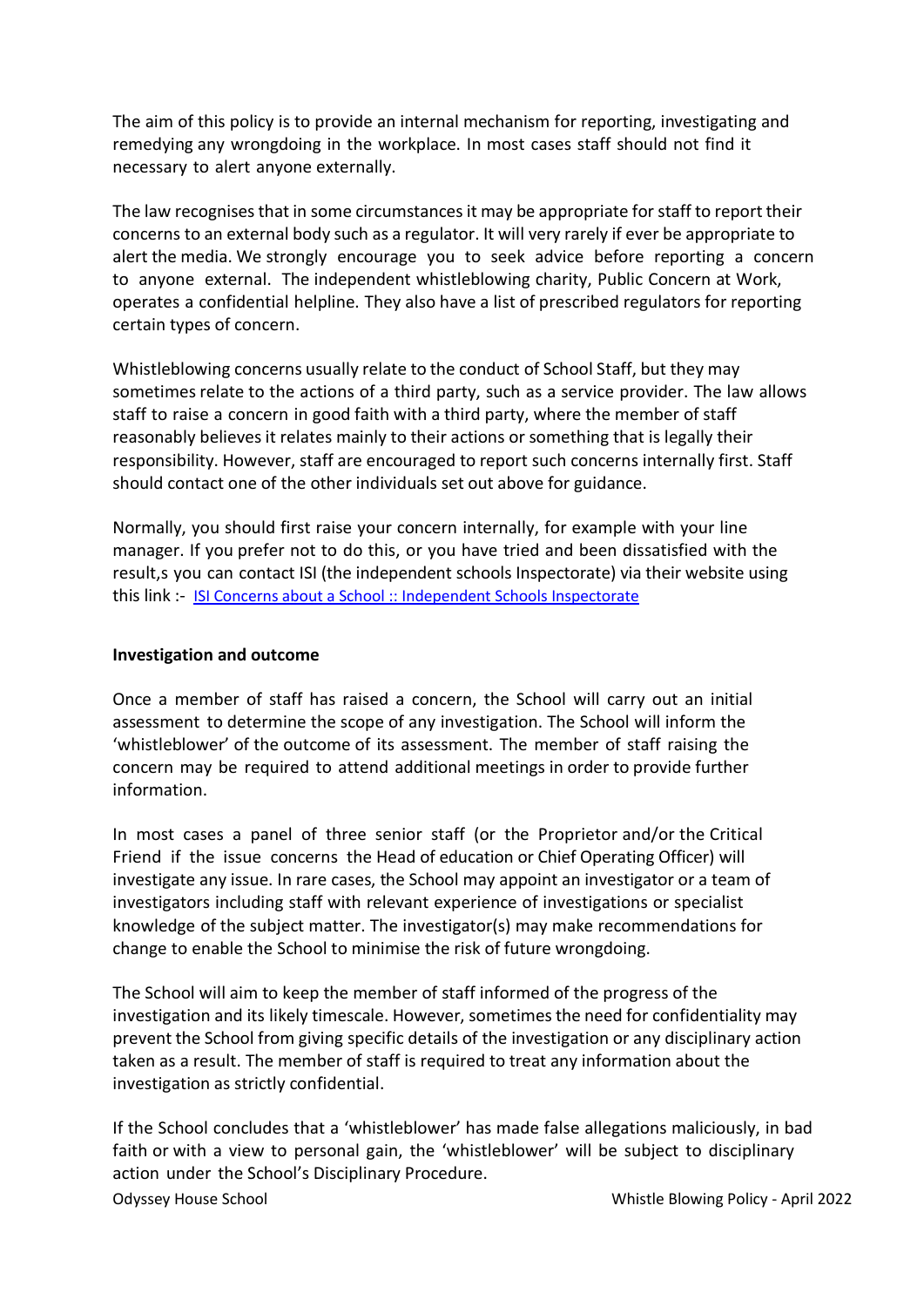Whilst the School cannot always guarantee the outcome a particular member of staff is seeking, the School will try to deal with the concern fairly and in an appropriate way. If a member of staff is not happy with the way in which their concern has been handled, they can raise it with one of the other key contacts outlined above.

There are no rights of appeal against any decisions taken under this procedure. However, an employee or the Head of Education has the right to seek external advice.

Any member of staff raising a concern under the procedure will be kept informed of progress by the Head of Education or a member of the SLT, including, where appropriate, the final outcome. However, in certain circumstances, e.g. where disciplinary action under the School's Disciplinary Procedure has resulted from the concern, it may not be appropriate to provide specific details due to the confidentiality and sensitivity of such matters

# **Protection and support for 'whistleblowers'**

It is understandable that 'whistleblowers' are sometimes worried about possible repercussions. The School aims to encourage openness and will support staff who raise genuine concerns in good faith under this policy, even if they turn out to be mistaken.

Staff must not suffer any detrimental treatment as a result of raising a concern in good faith. Detrimental treatment would include dismissal, disciplinary action, threats or other unfavourable treatment connected with raising a concern. If a member of staff believes that they have suffered any such treatment, they should inform the Head of Education or another member of the Senior Management Team, immediately.

Staff must not threaten or retaliate against 'whistleblowers' in any way. Anyone involved in such conduct will be subject to disciplinary action.

All staff are responsible for the success of this policy and should ensure that they use it to disclose any suspected danger or wrongdoing. Staff are invited to comment on this policy and suggest ways in which it might be improved. Comments, suggestions and queries should be addressed to the Head of Education in the first instance.

# **Safeguarding**

If a member of staff suspects that there is a serious safeguarding issue that they feel that the Head of Education or COO is not taking seriously or that they believe there is a serious safeguarding issue involving a member of the SLT, they should in the first instance contact the Proprietor and/or the school's Critical Friend.

# **Appendix 1**

Odyssey House School Whistle Blowing Policy - April 2022 **Don't think what if I'm wrong – think what if I'm right**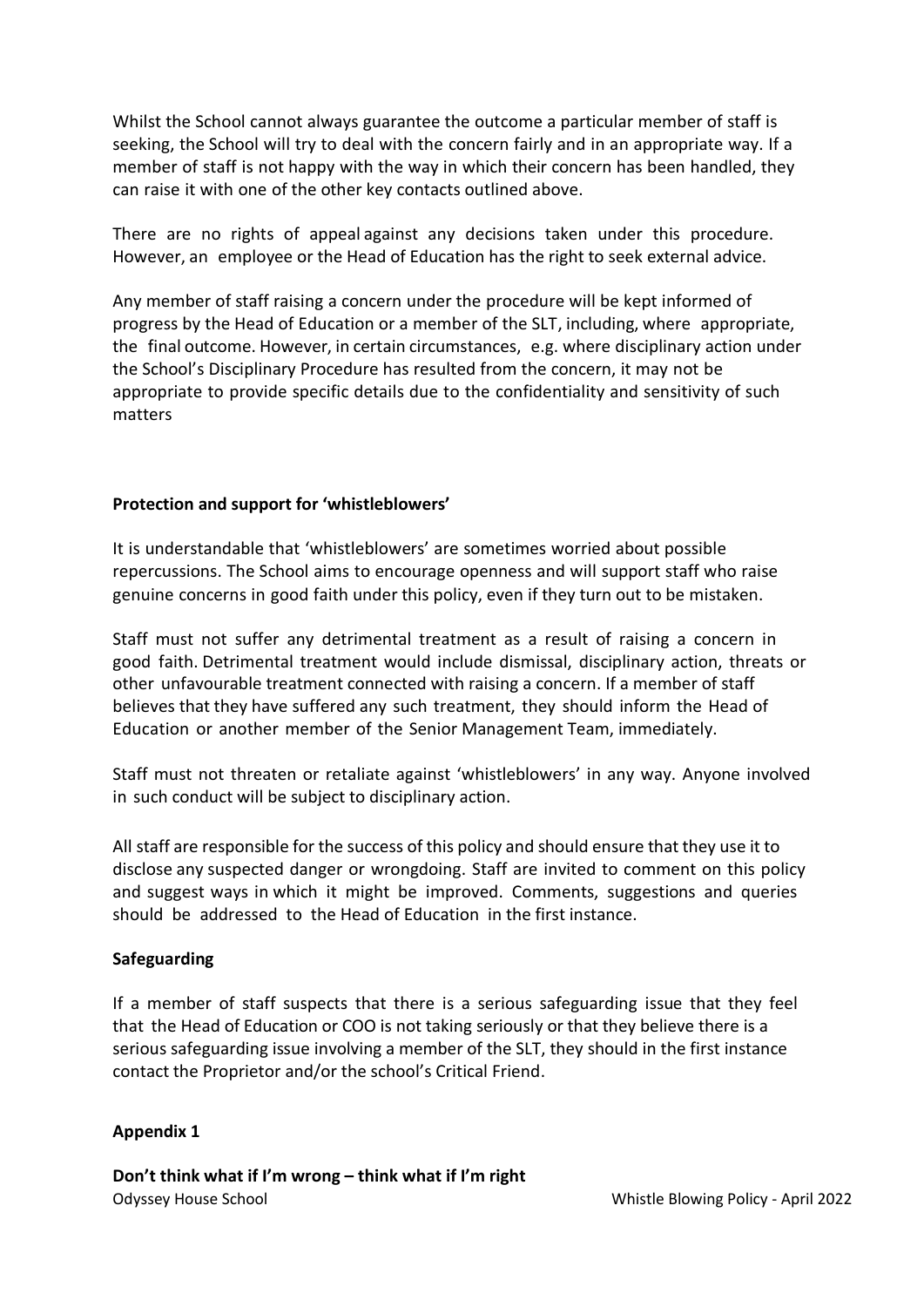# **Reasons for whistleblowing:**

- Each individual has a responsibility for raising concerns about unacceptable practice or behaviour.
- To prevent the problem worsening or widening.
- To protect or reduce risks to others.
- To prevent becoming implicated yourself.

#### **What stops people from whistleblowing:**

- Starting a chain of events which spirals.
- Disrupting the work or project.
- Fear of getting it wrong.
- Fear of repercussions or damaging careers.
- Fear of not being believed.

#### **How to raise a concern:**

- You should voice your concerns, suspicions or uneasiness as soon as you feel you can. The earlier a concern is expressed, the easier and sooner action can be taken.
- Try to pinpoint exactly what practice is concerning you and why.
- Approach your immediate line manager, Head of Education, or the Designated Safeguarding Officer.
- If your concern is about your immediate line manager/Head of Education, or you feel you need to take it to someone outside the school, then contact The Local Authority
- Make sure you get a satisfactory response don't let matters rest.
- You should then put your concerns in writing, outlining the background and history, giving names, dates and places where you can.
- A member of staff is not expected to prove the truth of an allegation but will need to demonstrate sufficient grounds for the concern.

#### **What happens next?**